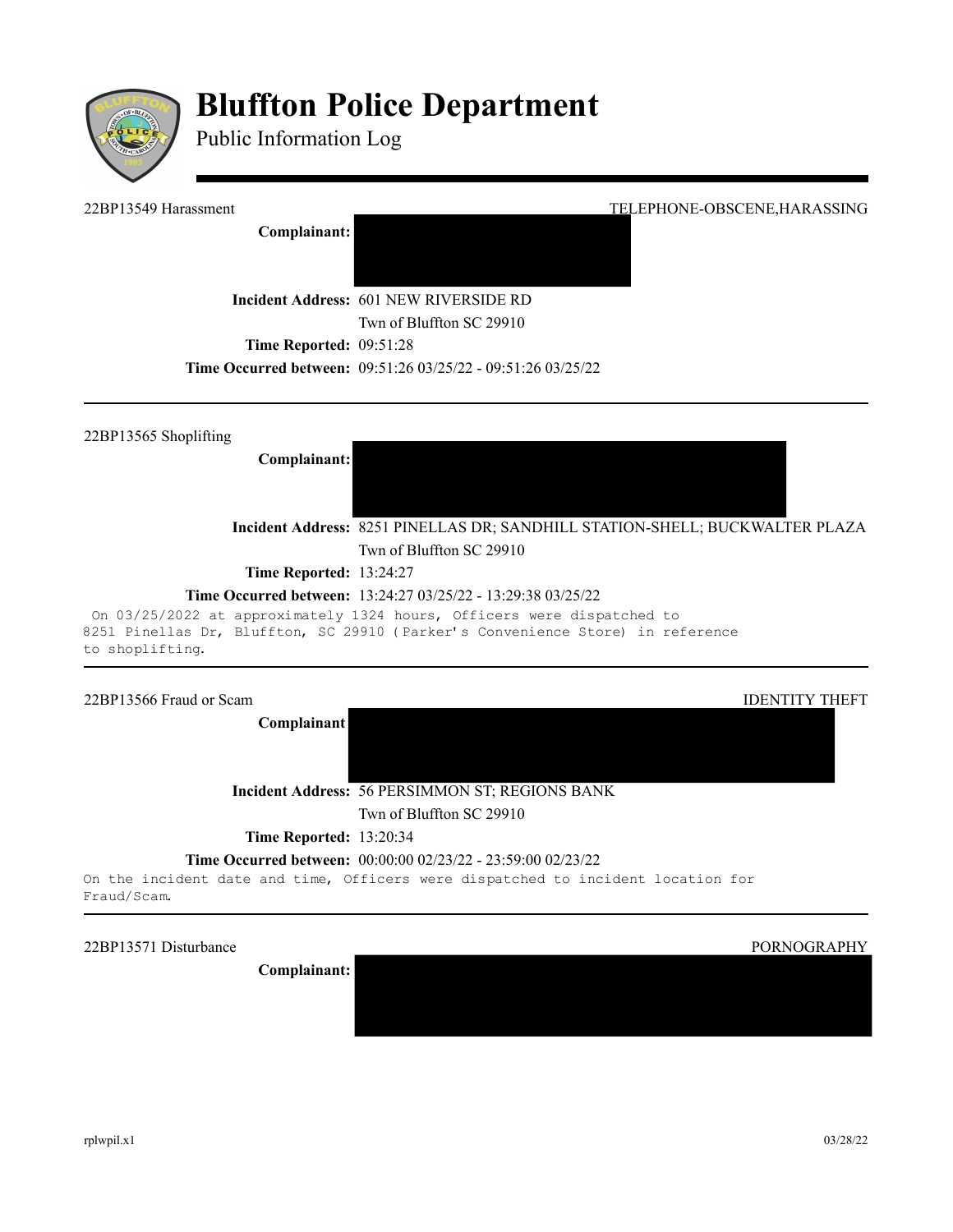# **Incident Address:** 30 NEW MUSTANG DR; BLUFFTON MIDDLE SCHOOL Twn of Bluffton SC 29910

#### **Time Reported:** 15:46:37

#### **Time Occurred between:** 15:46:30 02/27/22 - 15:46:30 03/25/22

On Friday, February 25, 2022, I, Officer Montero was the Bluffton Middle School, School Resource Officer (SRO). While at Bluffton Middle School, I was approached by, assistant principal, Keith Stewart at approximately 1546 hours in referenced to possible child pornography.

\*\*\*30 New Mustang Drive (Bluffton Middle School), is located in the Town of Bluffton, County of Beaufort, State of South Carolina. \*\*\*

22BP13629 Suicide Threats

**Complainant:**



**Incident Address:** 298 RED CEDAR ST; PARKWAY SELF STORAGE

Twn of Bluffton SC 29910

**Time Reported: 22:51:55** 

#### **Time Occurred between:** 22:51:55 03/25/22 - 23:01:21 03/25/22

On 3/25/2022 at 2251 hours, Officers responded to the incident location in reference to a missing person.

22BP13635 Fraud or Scam FRAUD, IMPERSONATION

**Complainant:**

**Incident Address:** 24 WHISPERING PINE ST

Twn of Bluffton SC 29910

**Time Reported: 01:15:44** 

#### **Time Occurred between:** 01:15:44 03/26/22 - 01:18:13 03/26/22

On 3/26/2022 at 0115 hours, an Officer responded to the incident location in reference to an unknown subject attempting to extort money out of a juvenile.

22BP13651 Property Damage

**Complainant:** 

**Incident Address:** 54 SUGAR MAPLE ST; BLUFFTON PARK

Twn of Bluffton SC 29910

**Time Reported: 03:46:49** 

#### **Time Occurred between:** 03:46:49 03/26/22 - 03:49:09 03/26/22

On 3/26/2022 at 0346 hours, an Officer responded to the incident location in reference to property damage.